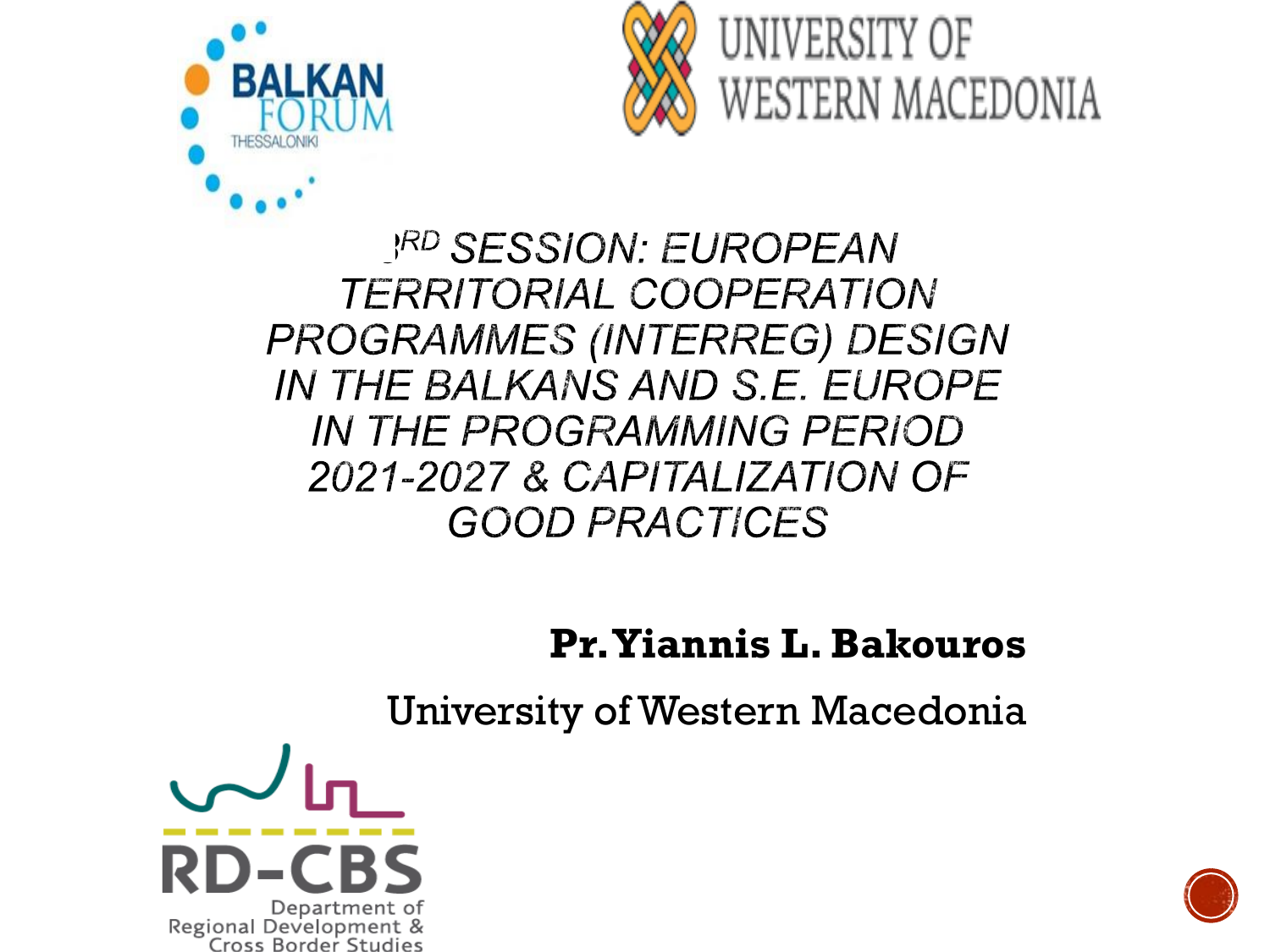### THE MAIN QUESTIONS

- How do we capitalize on the results of previous INTERREG programmes
- How do we elaborate axes and actions in the new programming period based on the past "INTERREG" experience
- How do we facilitate the exchange of experience and knowledge across Regional Programmes and Interreg Programmes.



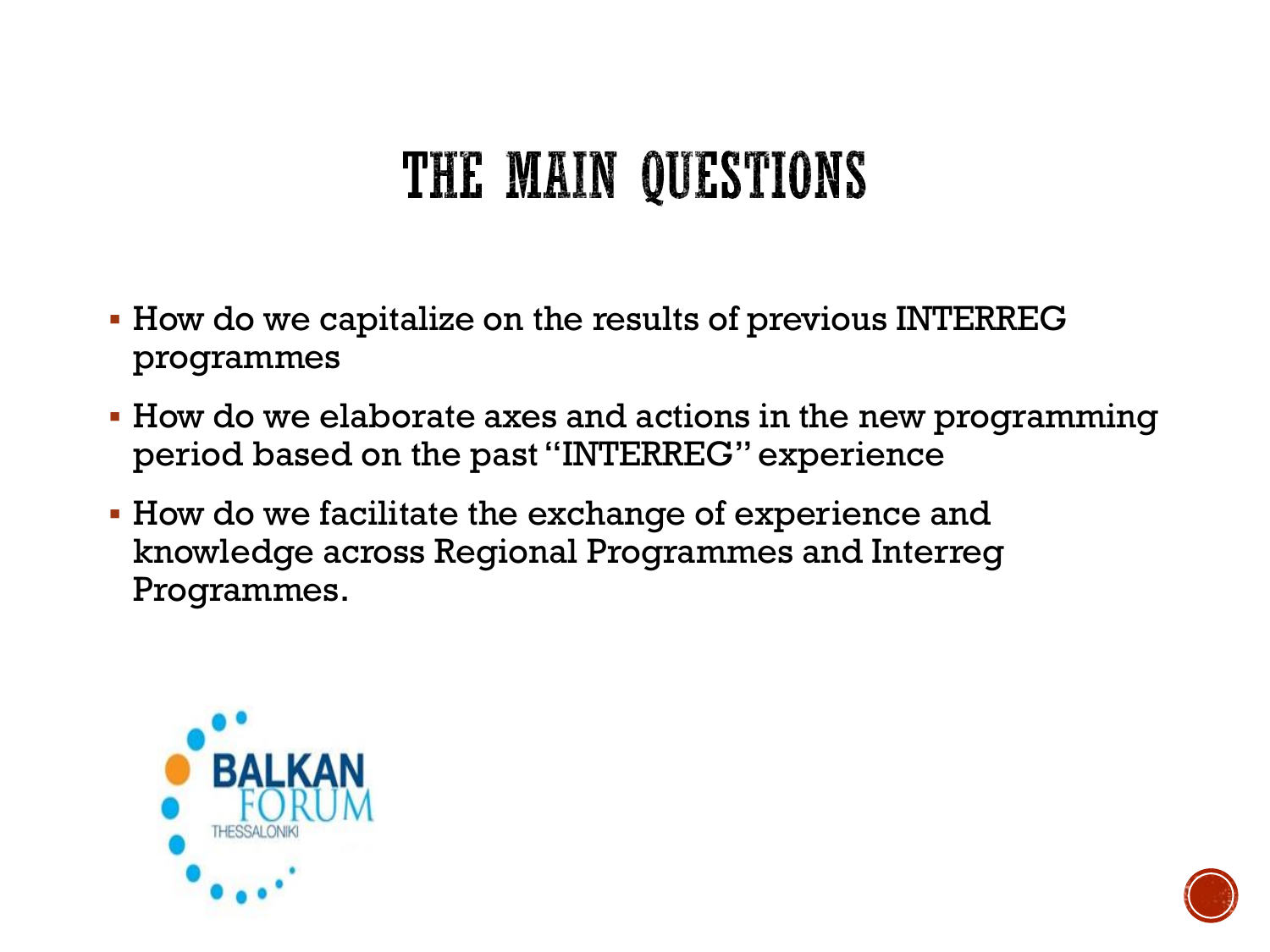### TWO EXAMPLES

 **Example 1 Corporate Acceleration for existing ventures – ACCEL**

**Example 2**

**Creating Employment Opportunities of Young Graduates in the CB Area - 'OUTH** BALKAN

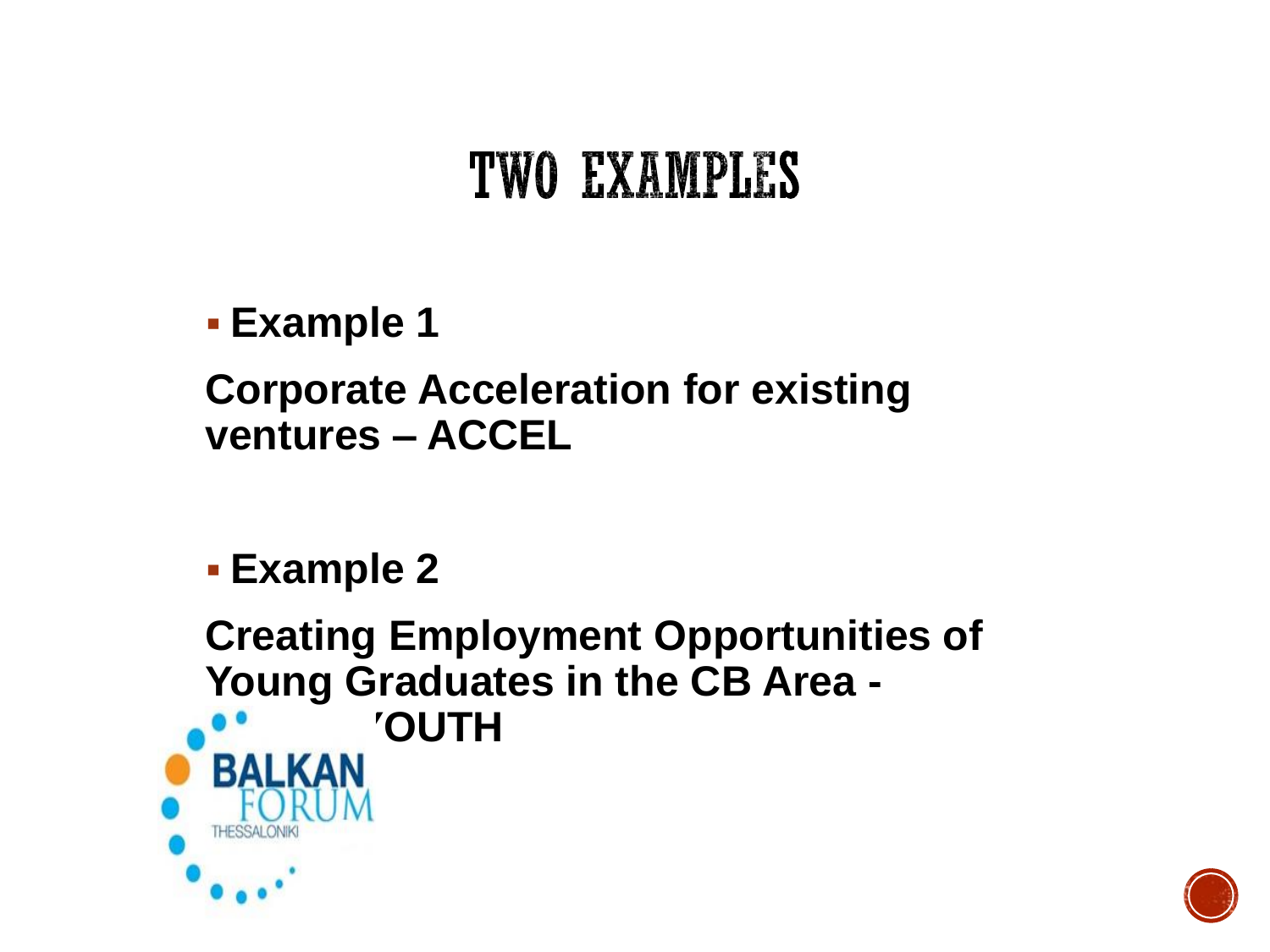



### **Example 1 Corporate Acceleration for existing ventures -** *Project co* **ACCEL** *-funded by the European Union and national funds of the participating countries*





UNIVERSITY OF **WESTERN MACEDONIA**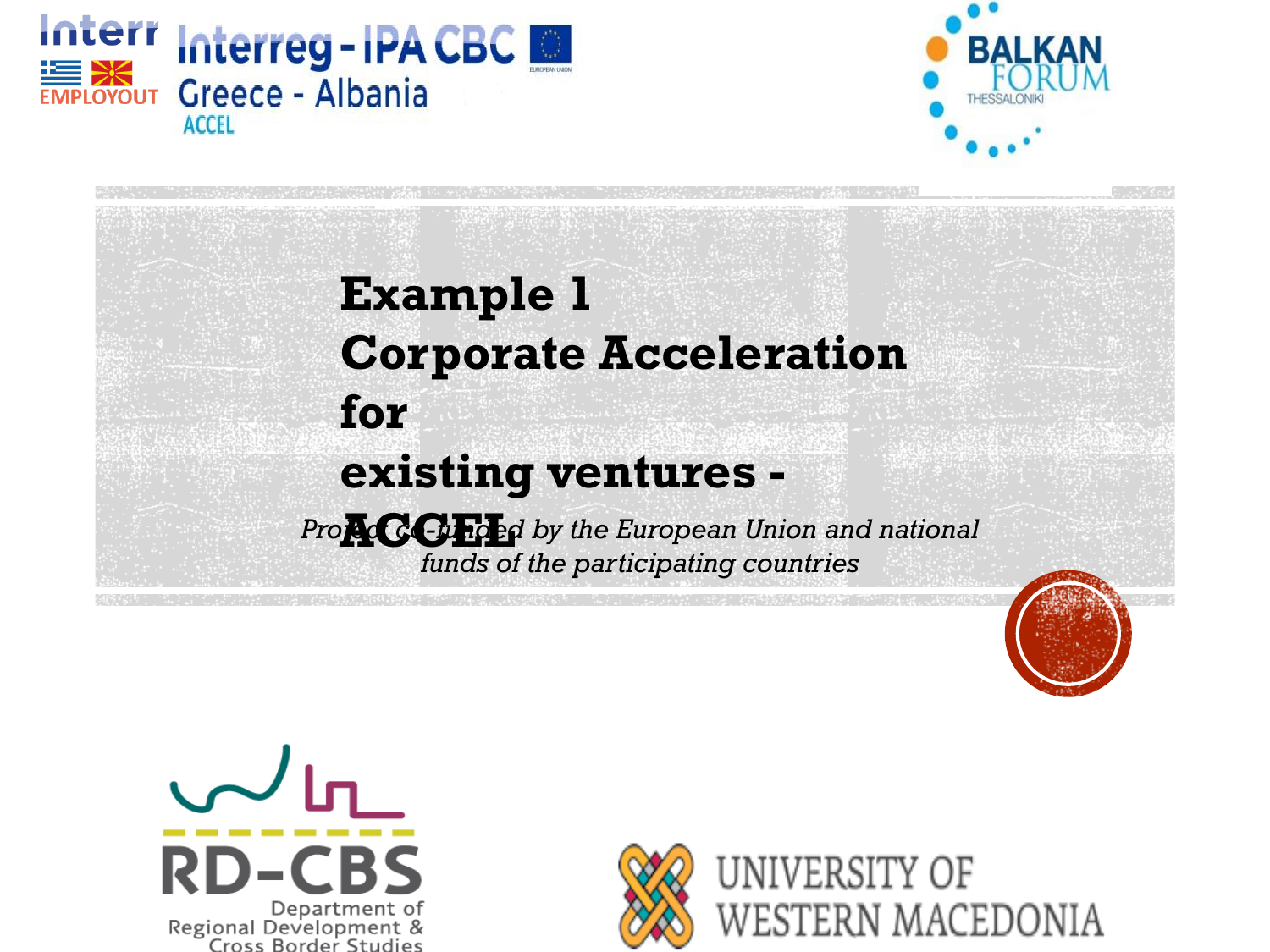### **What is it?**

#### **A fast-pace project of intraentrepreneurial development of new products or improvement of existing ones.**

### **To whom it is addressed to?**

- $\triangleright$  Existing businesses located in the region, involved in the regional entrepreneurial activities (furs industry, tourism, agriculture, etc)
- $\triangleright$  Potential investors that wish to engage themselves in new entrepreneurial activities in the region.
	- $\triangleright$  New university graduates and scientists planning to start entrepreneurial activities in the region or enhance their professional competencessing and the liter reg - IPA CBC



**Greece - Albania** 

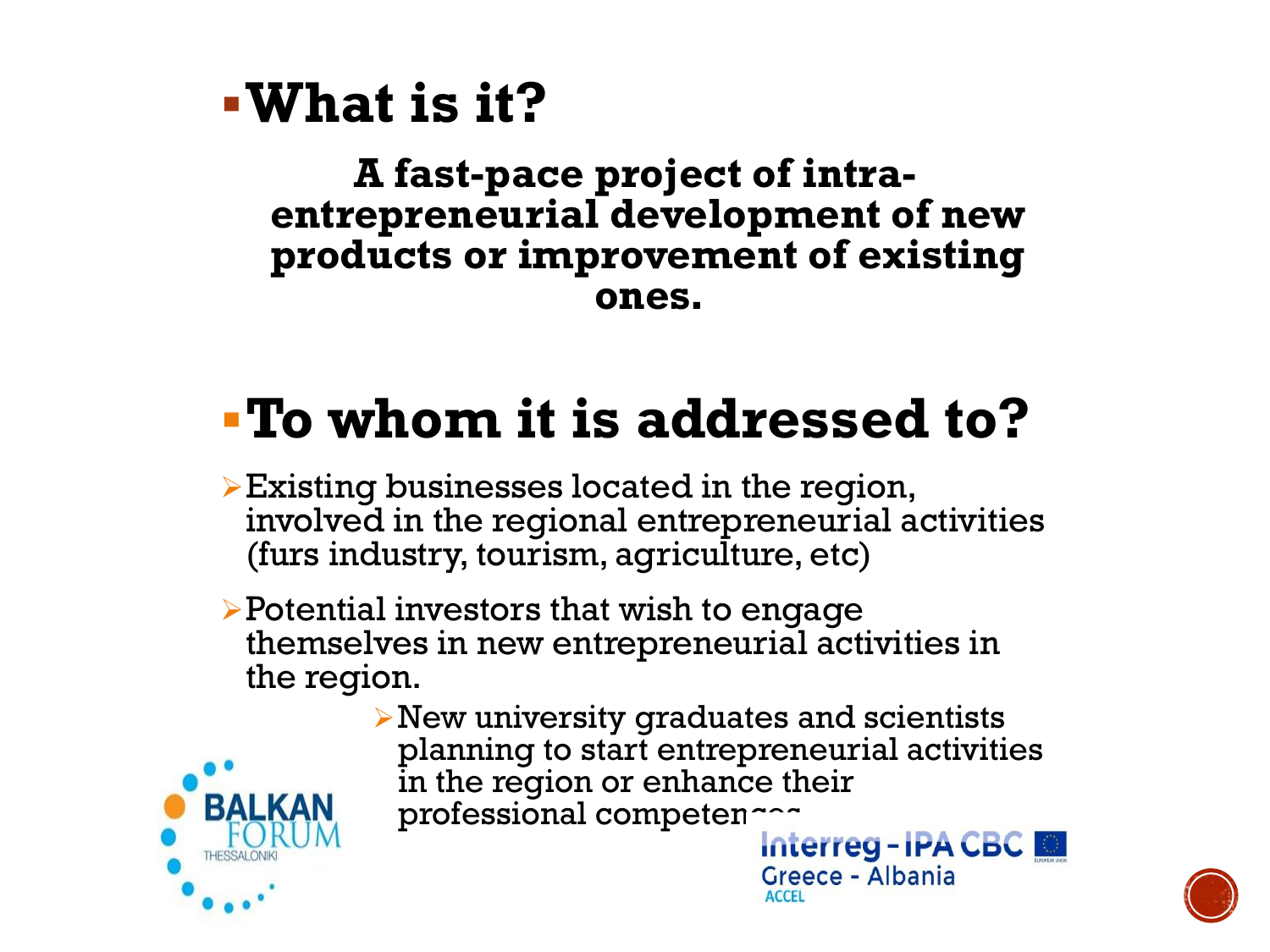#### **Results**

- $\triangleright$  "Personalized" mentoring, focused on their future business plans, personal needs and capacities
- Complete business plans including all technical, financial, communication details, specifically designed to be fitted to the specific regional characteristics –
- $\triangleright$  Uncover new ways of accessing financial resources and networking with potential investors
- $\triangleright$  Improving and enhancing new graduates' scientific and professional capabilities, specifically directed to practical information on how to design and complete a product from scratch
- $\triangleright$  Obtaining a new level of networking, setting a basis for permanent employment / cooperation with the  $\log$  enterprise and other potential employers /





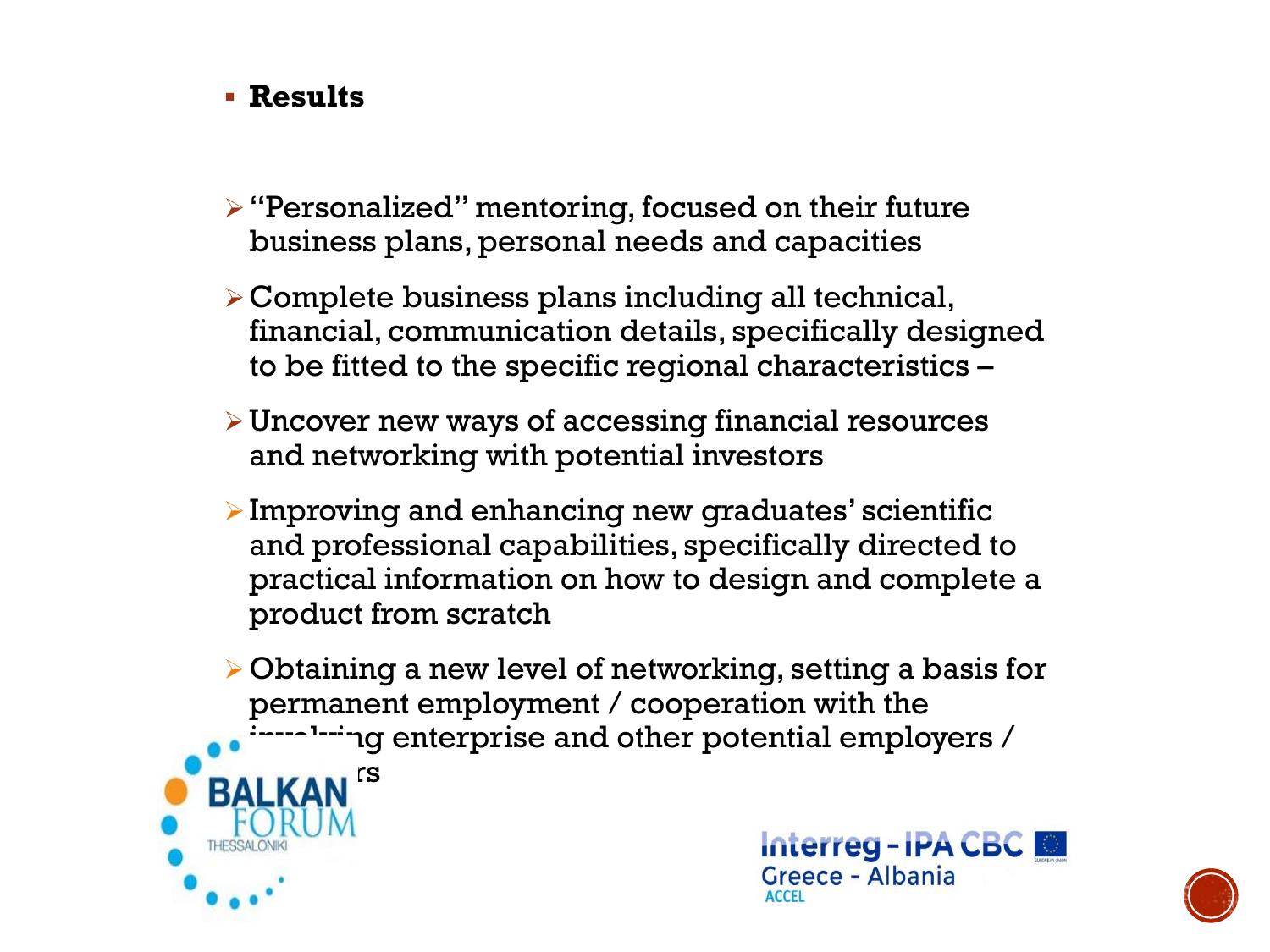- **Future project developments**
- $\triangleright$  The participating teams and the new scientists can reach higher numbers (up to 300), in order to achieve a wider effect for the region
- $\triangleright$  In order to do so, 5 to 10 world-class mentors can train 20 to 50 local mentors who will in turn train the participating teams
- $\triangleright$  The existing business plans from the first stage of the project to be transformed to completed products, ready for sale.

Door-to-door investigation and interviews from local entrepreneurs and business-owners can take place in order to prepare an even more e mentoring of the  $2^{nd}$  stage, specifically  $\mathsf{BALKAN}$  at to fulfill the region's needs.



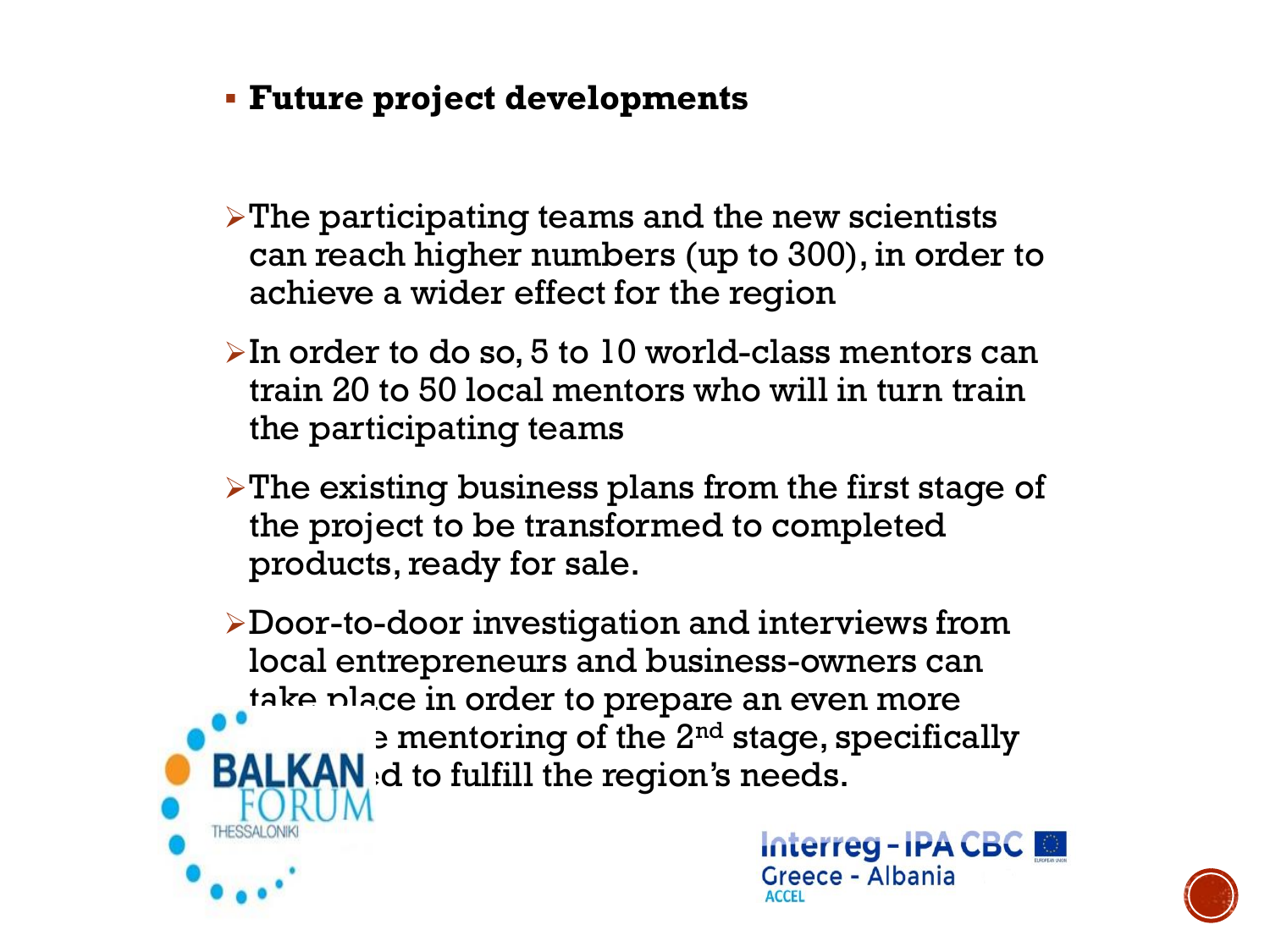#### **Future project developments**

 $\triangleright$  The transition to the post-lignite economy for the region of Western Macedonia as well as other participating regions can be heavily benefited by transforming the local economy to sustainable, high-tech environmental-friendly activities.

New entrepreneurial partnerships can be achieved by including businesses from other regions, in order to combine the local business expertise and develop highly advanced products.

The personalized mentoring will concern different areas of entrepreneurship and expertise. Sustainable development can be achieved if the participating enterprises switch their activities to more sustainable and promising areas, taking into consideration the local economy needs, the new market needs, and the environmental-friendly tendencies.





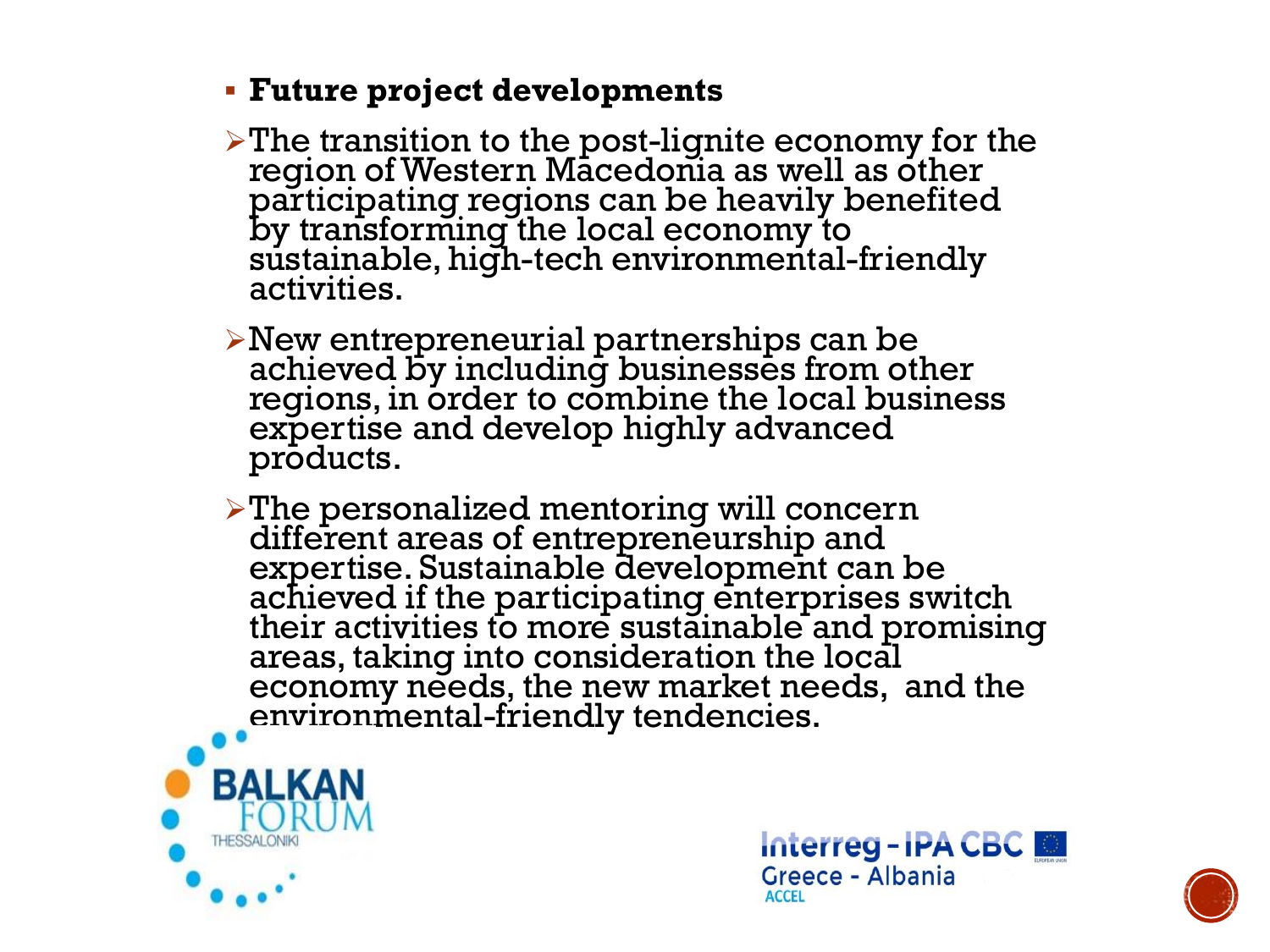



#### **Example 2 Creating Employment Opportunities of** Young Graduates in the CB Area **EMPLOYOUTH**

*Project co-funded by the European Union and national funds of the participating countries*



VERSITY OF

**WESTERN MACEDONIA** 

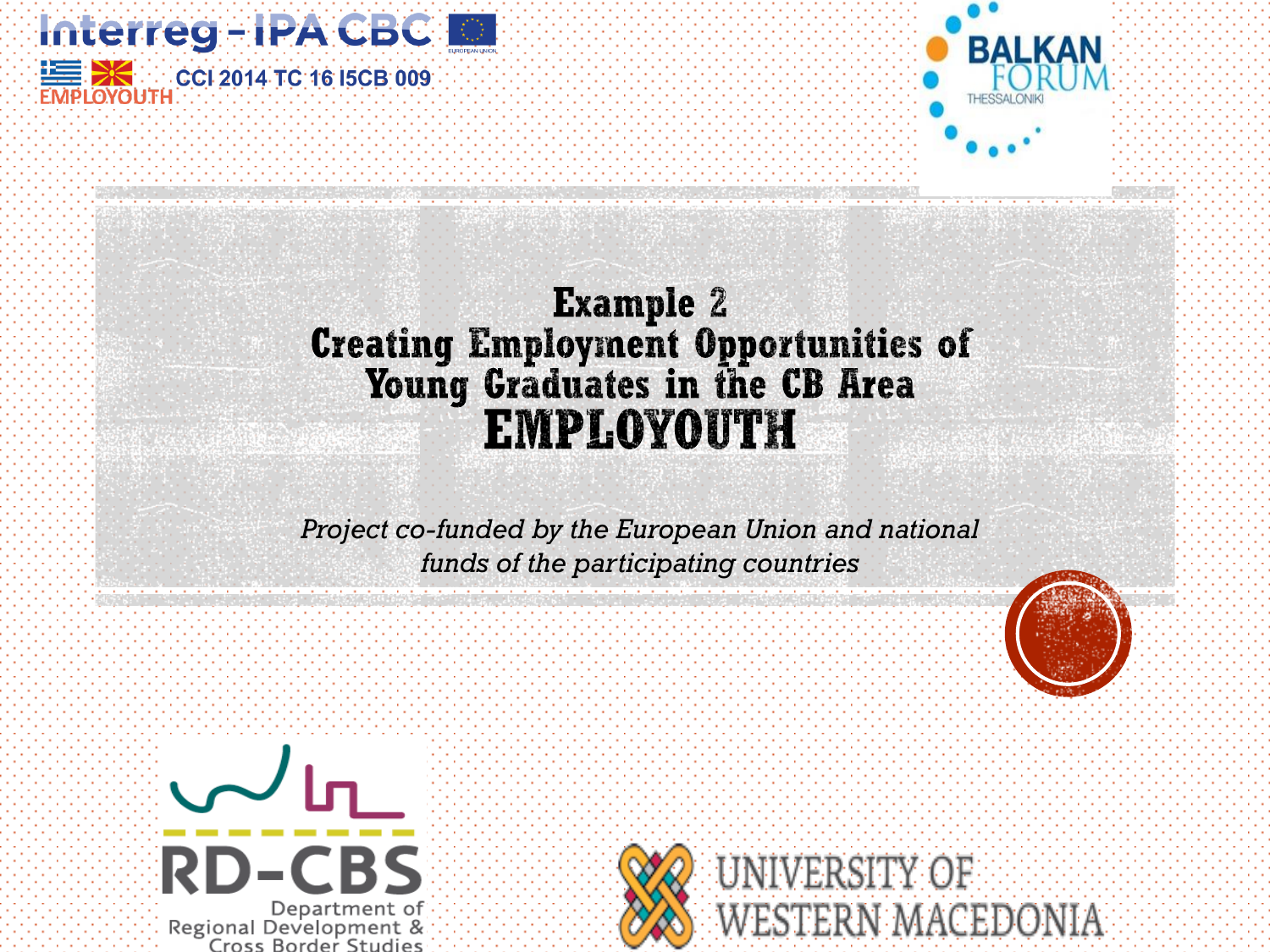

# **MAIN IDEA**

- EMPLOYOUTH project aims to implement a comprehensive package of actions that will have as final result *the entering to employment of highly educated people* and *the emergence of prospects based on competitiveness, productivity and innovation*.
- The intervention includes a holistic package of measures which will utilize the valuable human capital of the two countries in the labor market with ultimate objective of  $\tilde{\ }$ ng qualified personnel, improving the AN veness of the two economies and strengthening cohesion in the border region.

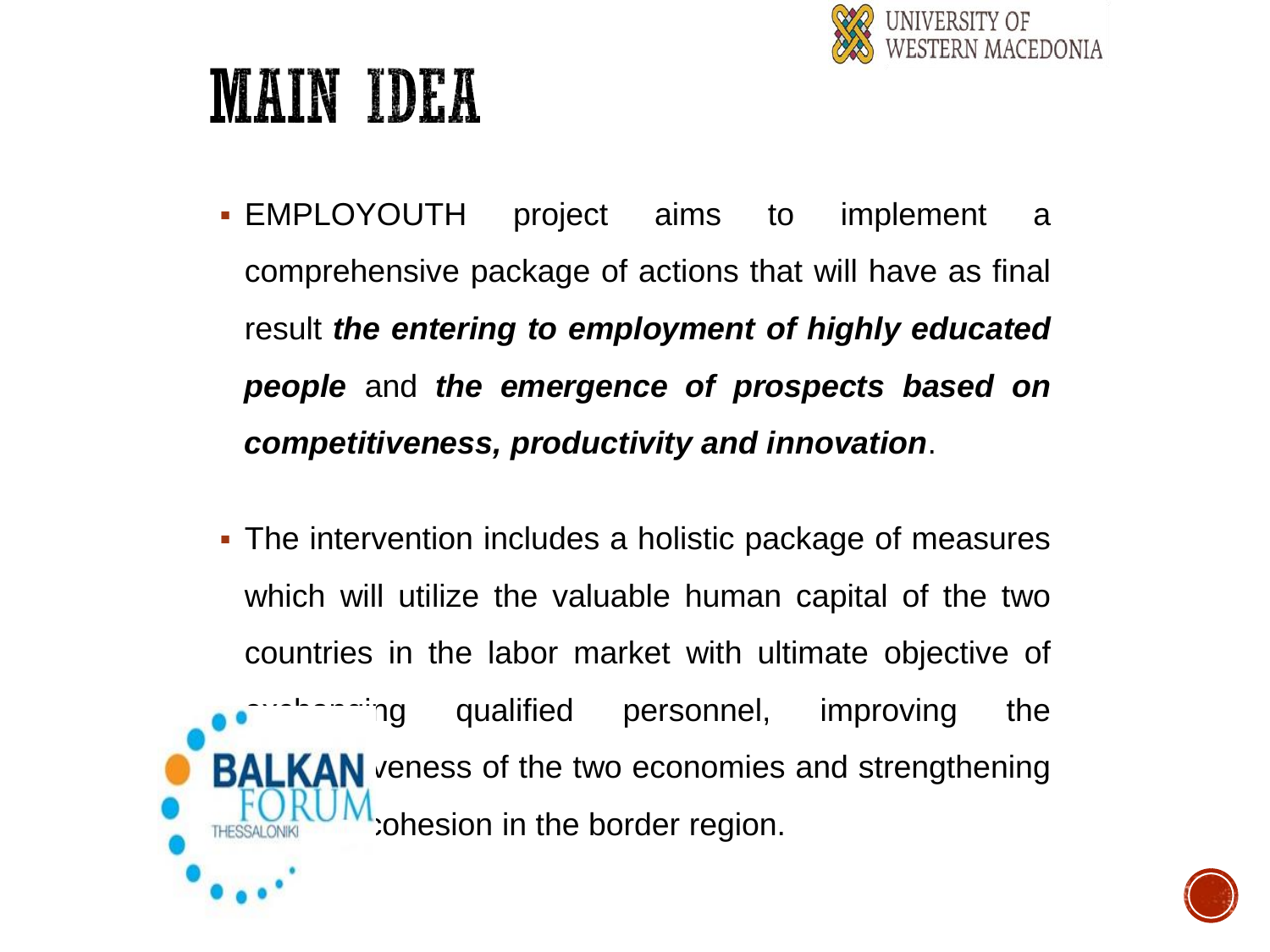

# PROJECT OBJECTIVES

- Creation of a dynamic entrepreneurship culture
- Investment on human capital as one of the most valuable resources of the cross-border area for promoting economic activities
- Development of entrepreneurship and conditions facilitating job creation
- $\leftarrow$  Enhancement of skills and boost of human potential



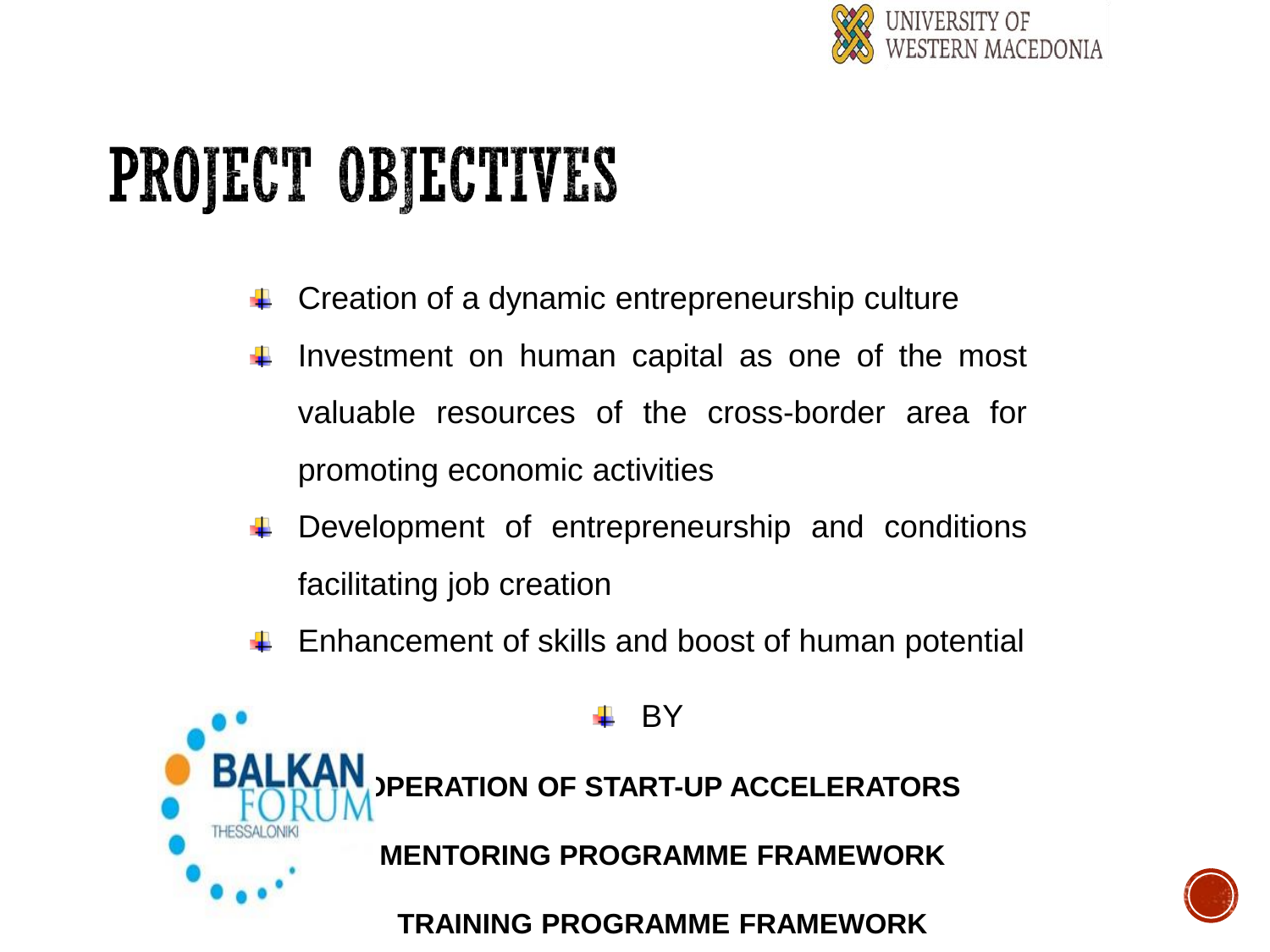

## RESULTS

- Build on existing potential of the region ÷
- Focus on educated youth to create jobs ÷
- Limit the brain drain phenomena the two countries are ₩ facing



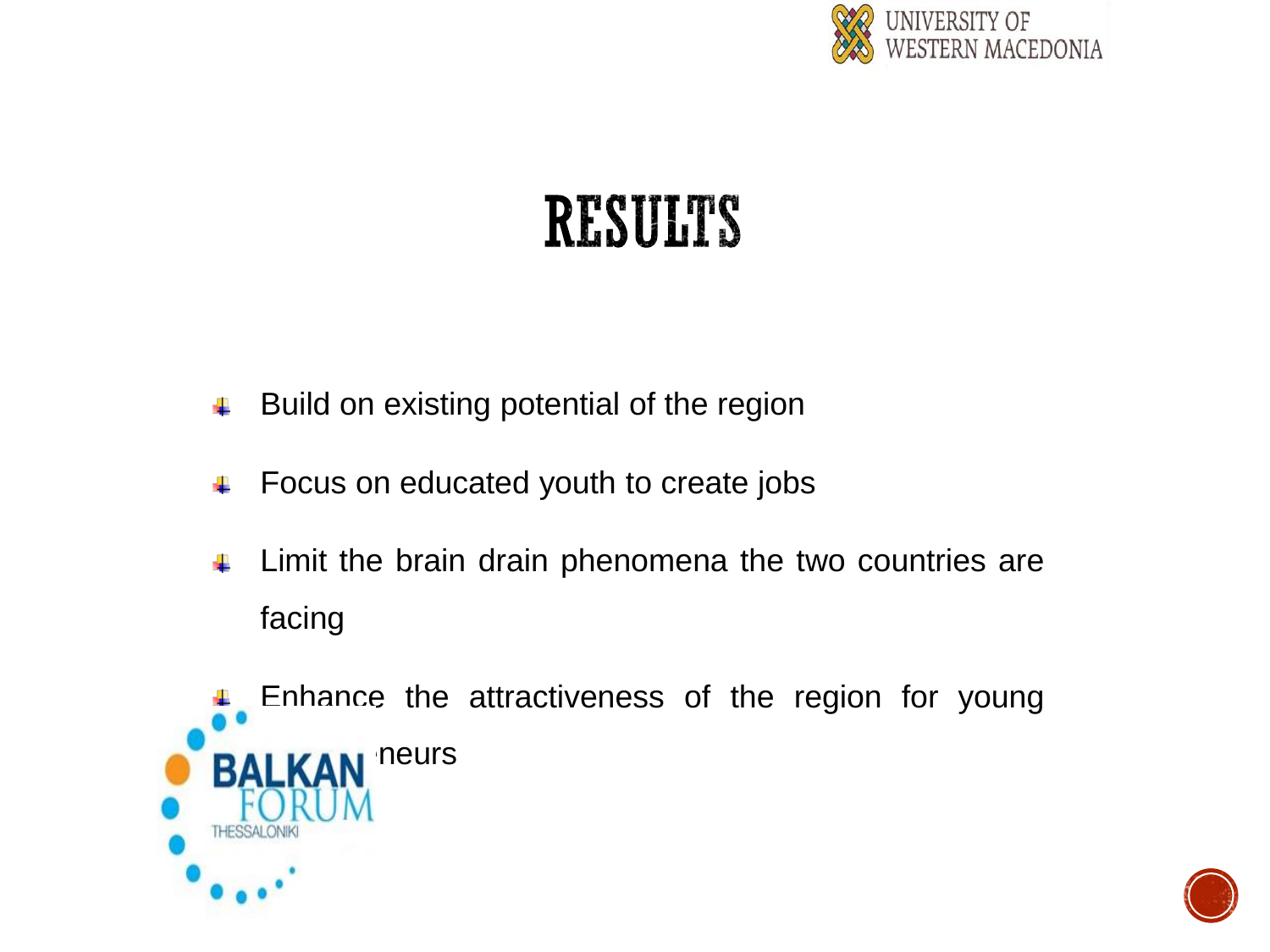

## **NEXT STEPS**

- Continuation of startup accelerators
- Development of a mentoring network for future mentoring activities
- Next level of ideas guiding to further develop their business idea and 4 launch a business for more than half of the participants



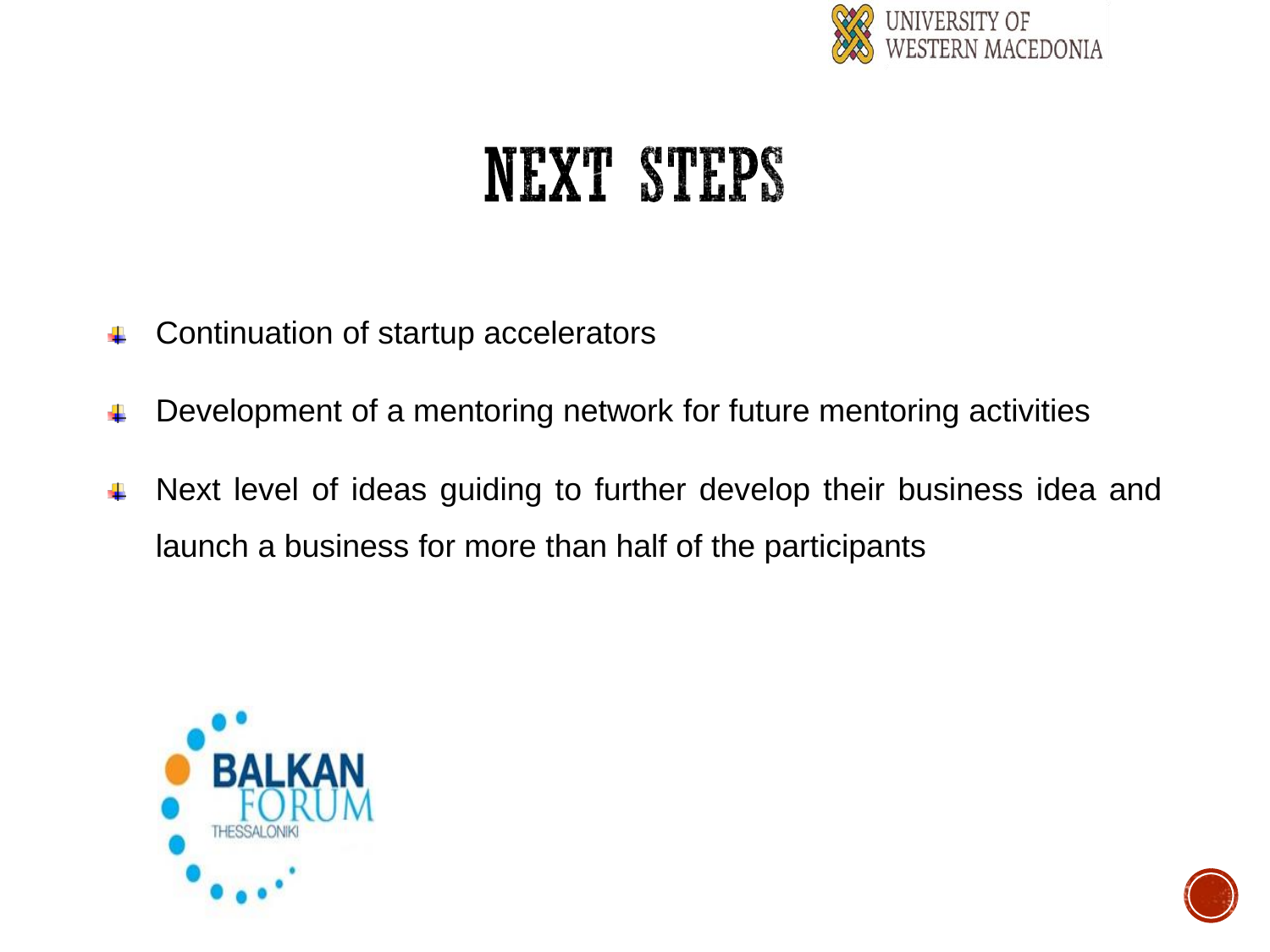## POSSIBLE ANSWERS

Based on the two examples

Draw related actions in the 2021-2027 WM ROP

- **Innovations Coupons valued in Cross Border Regions**
- Cross Border Clusters
- Summer Schools
- Cross Border Technology and Business Audits